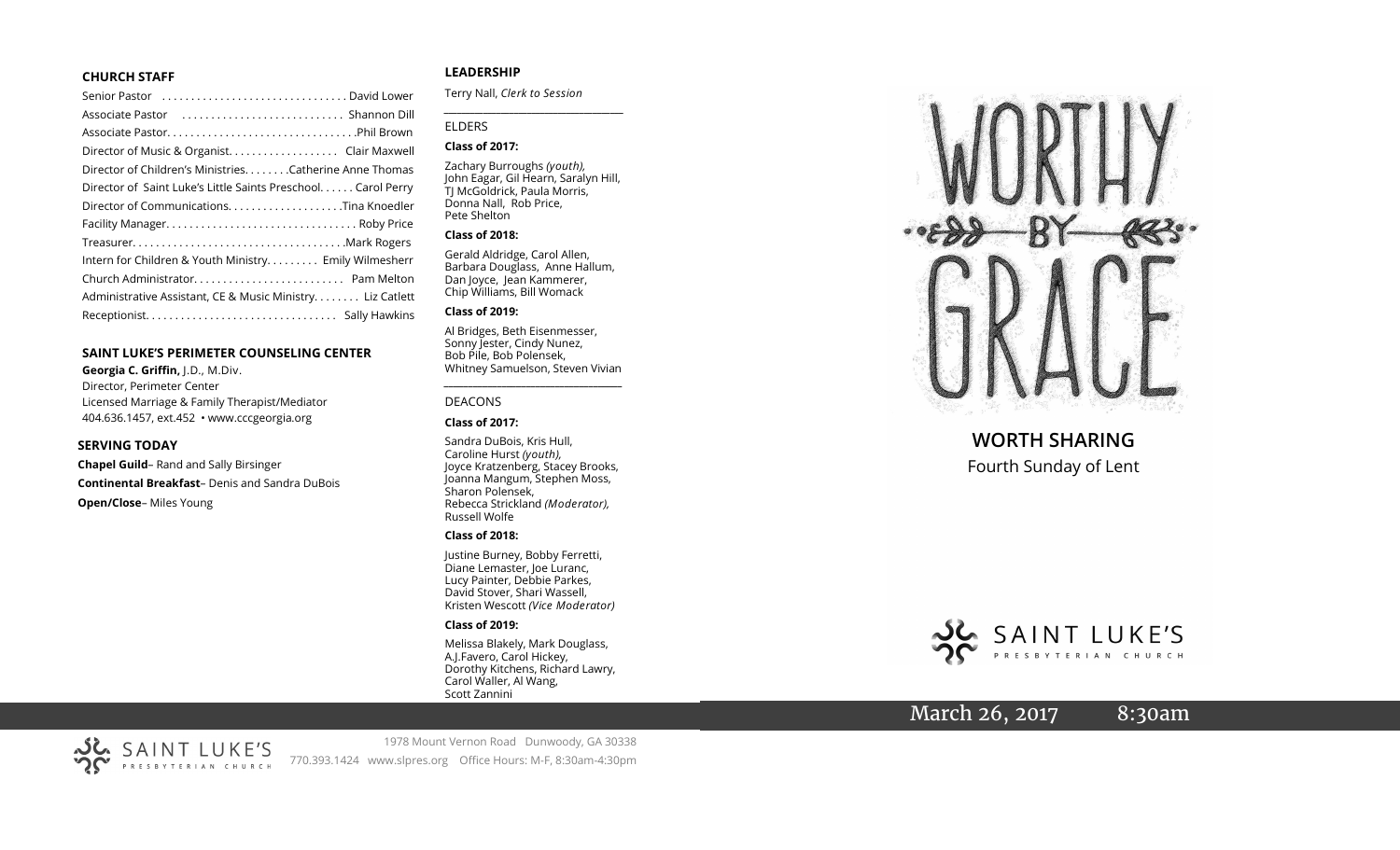

1978 Mount Vernon Road • Dunwoody, Georgia 30338 770.393.1424 • www.slpres.org

### **March 26, 2017**  Fourth Sunday of Lent

**Liturgical Color:** Purple *Purple marks the seasons of penitence and preparation, Lent and Advent.*

## **SUNDAY SCHEDULE**

8:30am Chapel Communion Service 9:30am Sunday School 11:00am Sanctuary Worship Service *Nursery available at all services & Sunday School.* 

# MISSION

Responding to God's call and empowered by the Holy Spirit, we invite all to join us in knowing, serving, and sharing Jesus Christ here and around the world.

VISION

To be a beacon of faith, hope, and love– every member an active disciple in Christ's ministry.

## **WELCOME, GUESTS!**  We are delighted you are worshipping with us.

**DURING** the Welcome, please print the requested information on the Friendship Pad and pass the Friendship Pad down the pew.

**AFTER** the worship service, please join us outside the Chapel where our Pastors will be available to answer questions and provide you with a loaf of freshly-baked bread.

**FOR MORE** information about our programs, ministries or membership, please contact one of our Pastors at 770.393.1424, or visit our website: slpres.org.

**THAT ALL MAY WORSHIP ASSISTIVE** hearing devices, large print hymnals, large print bulletins and back



 $\mathcal{D}_{\mathrm{r}}$ 

# **CHILDREN'S WORSHIP** notebooks

and activity sheets are available on the table just outside the Chapel doors. For your convenience, there is a Family Restroom located in the hallway of the administrative offices, on the first floor, near the main lobby.

**HABITAT UPDATE 2017**—Saturday, March 25, there is work for everyone! The homeowner is doing high fives as she watches her house grow. On tap this week– shingle the roof, paint the siding, install the insulation, and much more. If working at the site doesn't work for you, consider providing breakfast for one of the Saturdays. The house address is 1500 Monteel Drive, NW, 30318. We will have the usual carpool arrangement. If you want a ride or you want to be a driver, meet at the church parking lot (Manhasset Street) in time for a 7am departure. The day starts at 7:30am and ends at 2:30pm. Each person must sign up by the Wednesday of the week in which the work Saturday occurs by logging onto the Atlanta Habitat Volunteer Hub Site.

www.stlukes.atlantahabitat.volunteerhub.com.

### **PW HOPS INTO ACTION FOR CHRIS KIDS**—

Your support brings Easter joy to some very special children and young adults. CHRIS Kids provides a safe environment and support for individuals who are homeless; in foster care; suffering from trauma or rejection; struggle with mental health issues; involved in juvenile justice; or have been victimized.

There are 4 ways to participate: 1) Pick up a bag from the table in the lobby and return by April 1. 2) Grab the Wish List, it lists a variety of items the organization needs. New or very gently used items are appreciated. 3) Make a monetary contribution to help sustain this life-changing organization; checks should be made to PW and write CHRIS Kids in the memo line. 4) On April 9, 12:30-2pm, meet us in the Parlor to put the final touches on the bags. For questions or information, please contact Faye Cashwell at [faye@cashwellhome.com](mailto:faye@cashwellhome.com) or 770.409.1960.

#### **PRESBYTERIAN WOMEN (PW) BAKE SALE**—

On Sunday, April 9, the PW will be offering two cakes for sale– Lemonade Cake and Carrot Cake. Both are perfect for Easter entertaining. If you are not going to be here due to Spring Break, you can call or email and pre-order your cakes. Please contact Nancy Moore, 404.547.1087, nancy.moore46@yahoo.com, or Sally Birsinger, 770.395.6488, thebirsingers@gmail.com.

**COOL MOUNTAINS OF GUATEMALA**—In the

middle of Atlanta's summer heat, please join our Mission Team on its' summer mission in Guatemala to build stoves, visit schools and plant trees with Mayan farmers. AIR-Guatemala is a long time partner with Saint Luke's and will handle ALL of the details except airline flights. Dates are June 4-10 and we need to know ASAP if you plan to attend. Please contact Anne.Hallum@AIRGuatemala.org for more info. We will share our faith by planting HOPE.

**MEXICO MISSION TRIP**—July 9-15, Make plans to be a part of our annual mission trip to the Yucatan Peninsula of Mexico! We will work with an amazing Presbyterian church to help them expand their growing church facility. This mission experience is open to all church members ages  $6<sup>th</sup>$  grade & up! We fly in/out of Cancun. Here is the link to sign-up: [http://](http://slpres.org/2017-mexico-trip-registration/) [slpres.org/2017](http://slpres.org/2017-mexico-trip-registration/)-mexico-trip-registration/. Please contact Shannon Dill for more information at shannondill@slpres.org.

**THORNWELL MISSION TRIP**—The dates are set! July 20-22. The cost per adult is \$160; youth are supported by the proceeds from Tartan Trot. This year we will have to limit our size to 50 volunteers. Questions or to reserve your spot for this amazing mission trip, contact Sally Shelton at sshelton@cwtvacations.com or 770.396.5156.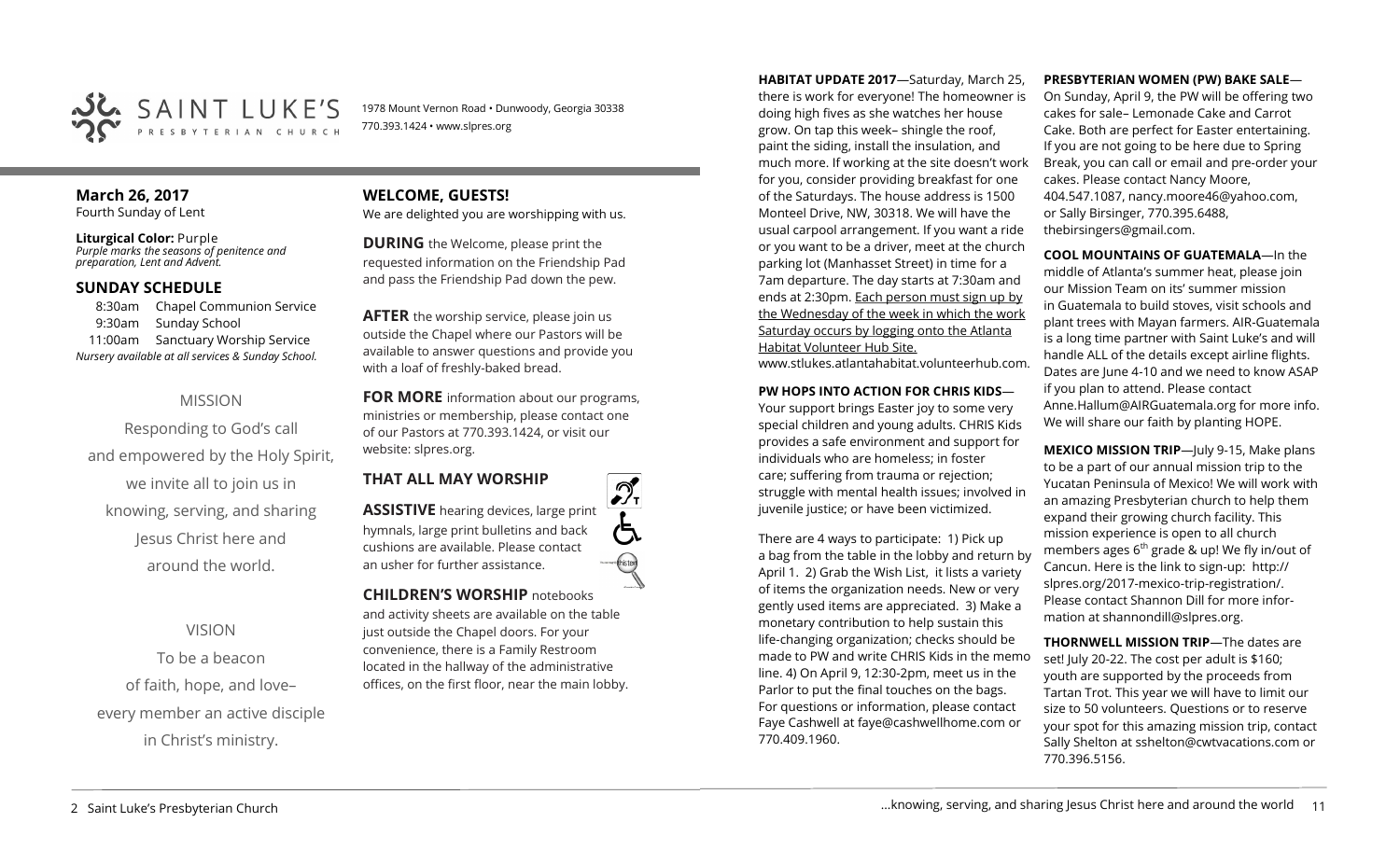# YOUTH MINISTRY

**Phil Brown philbrown@slpres.org / 770.393.1424 ext. 238 Emily Wilmesherr emilywilmesherr@slpres.org/ 770.393.1424 ext. 234**   $\_$  ,  $\_$  ,  $\_$  ,  $\_$  ,  $\_$  ,  $\_$  ,  $\_$  ,  $\_$  ,  $\_$  ,  $\_$  ,  $\_$  ,  $\_$  ,  $\_$  ,  $\_$  ,  $\_$  ,  $\_$  ,  $\_$  ,  $\_$  ,  $\_$  ,  $\_$ 

#### **YOUTH SUNDAY SCHOOL**

Join us for Sunday School in the Youth Room, 9:30-10:30am.

#### **YOUTH GROUP**

Due to the Confirmation Retreat, youth groups will not meet this week.

#### **SUMMER TRIPS**

**Spots Open**: Spots open on all trips. **Deadline extended to April 1.**

**Adults:** Still need adults for all our trips. Contact Phil if interested.

**Summer Trip Forms:** They're due ASAP! Montreat and Massanetta trips – or you may incur a price increase.

#### **VIDEO RECORDING**

Seeking interested youth who may want to help video during the 11am service. No experience necessary. Email Roby Price is you would like more details. robyprice@slpres.org.

#### **MARK YOUR CALENDARS**

Escape Room is April 2. Join us as we head to Master Mind Escape Room for an adventure of mysterious proportions. Meet in the lobby after worship; we will head for lunch then head to our escape room extravaganza. We will return to Saint Luke's between 4:30/5pm. Unless any one has escaped the rooms before, we will be in the Sorcerer's Secret or Lost In Time. Start your spring break off with an excellent adventure. Please register by Wednesday, March 30.

Cost: \$30 per person, lunch included. (Let Phil know if this hinders you from coming). Parents, we need you too. No cost for drivers. However, probably best to leave the younger siblings at home.

\_\_\_\_\_\_\_\_\_\_\_\_\_\_\_\_\_\_\_\_\_\_\_\_\_\_\_\_\_\_\_\_\_\_\_\_\_\_\_\_\_\_\_\_\_\_\_\_\_\_\_\_\_\_\_\_\_\_\_\_\_\_\_\_\_\_\_\_\_\_\_\_\_\_\_\_\_\_\_\_\_\_\_\_\_\_\_\_\_\_\_\_\_\_\_\_\_\_\_\_

Youth Sunday is April 30

# MUSIC MINISTRY

**Clair Maxwell clairmaxwell@slpres.org / 770.393.1424 ext. 227** 

### **CHOIR REHEARSALS ON WEDNESDAYS:**

5:00-5:45pm Cherub Choir, *Ages 4-5, Kelly Sloan, Director.*  5:00-5:45pm Westminster Choir, *Grades 1-5, Clair Maxwell, Director.*  6:30-7:20pm Festival Ringers, *Youth & Adults, Clair Maxwell, Director* 7:30-9:00pm Chancel Choir, *Youth & Adults, Clair Maxwell, Director* 

#### **MARK YOUR CALENDARS**

Chastain at Saint Luke's– April 30, 6:30pm

## **In Preparation for Worship**

Jesus loved to tell parables—perplexing, yet revealing stories that teach us, spiritually blind and self-deceived as we are, to see reality beyond ourselves and to know God's love and loving demands on our lives. *(The Christian Reflection Project)*

**Prelude** Prelude *Gerald Near* 

#### **Welcome**

Introduction of New Members

**Call to Worship\*** From Psalm 121

- Leader: I lift up my eyes to the hills–from where will my help come?
- **People: My help comes from the Lord, who made heaven and earth.**
- Leader: The One who keeps you will not slumber or sleep.
- **People: The Lord is your keeper; your shade at your right hand.**
- Leader: The sun shall not strike you by day, nor the moon by night.
- **People: The Lord will keep your going out and coming in from this time on forevermore.**
- **Hymn #714\*** God of the Fertile Fields *ITALIAN HYMN*

## **Call to Confession\***

Leader: The Lord be with you. **People: And also with you.** Leader: Let us pray.

# **Prayer of Confession\***

**Sovereign God, you have given us all that we need; and yet,** 

**we confess that we struggle with want and greed. Forgive us.** 

**Teach us to love one another, both those who are close and the stranger among us.** 

**Inspire us to love and serve you.** 

**Guide us to cherish the things that really matter,** 

**that we may bring glory to your name.** 

**Through Christ our Lord we pray…**(*time for silent confession)*

Leader: Lord, in Your mercy, **People: Hear our prayer. Amen.**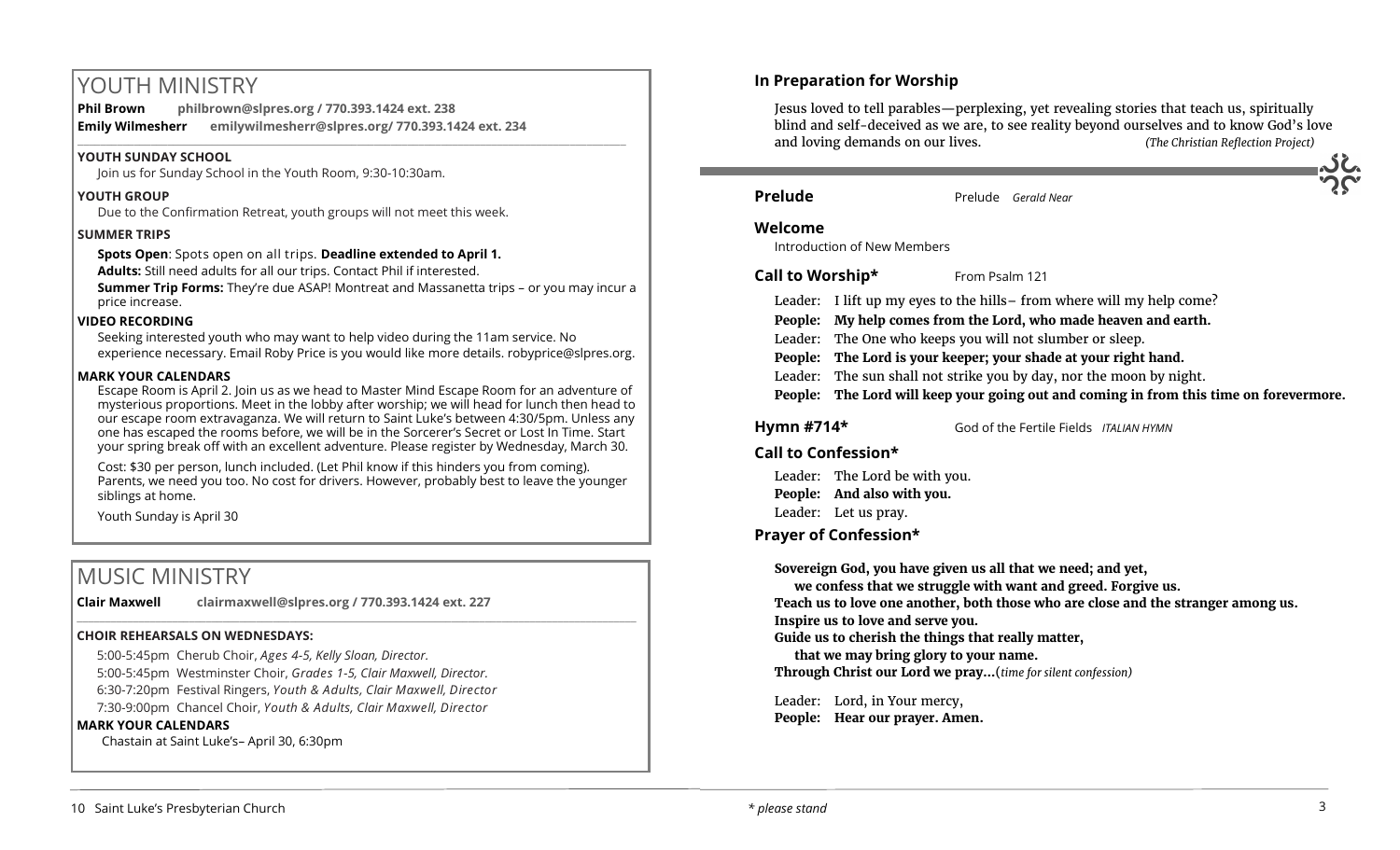## **Assurance of Forgiveness\***

**Song of Praise\*** In My Life Lord, Be Glorified *LORD BE GLORIFIED* 

**In my life, Lord, be glorified; be glorified. In my life, Lord, be glorified today.** *(Stanza 1, Hymn 468)*

## **Passing of the Peace of Christ\***

Leader: May the peace of Christ be with you. **People: And also with you.** 

## **Prayer for Illumination**

**Scripture Lesson** Luke 16:19-31, *page 79-80 of the New Testament* 

Leader: The Word of the Lord. **People: Thanks be to God.**

# **Tell Us Our Story Catherine Anne Thomas Catherine Anne Thomas**

*Children are always welcome to stay in worship. If preferred, parents may take their child(ren) to the nursery.*

**Sermon** Worth Sharing Worth Sharing Shannon Dill

**Hymn #740\*** Lead Me, Guide Me *LEAD ME, GUIDE ME*

**Affirmation of Faith\*** From a Brief Statement of Faith, Book of Confessions PCUSA

**In life and in death we belong to God.** 

**Through the grace of our Lord Jesus Christ, the love of God, and the communion of the Holy Spirit, we trust in the one triune God, the Holy One of Israel, whom alone we worship and serve...**

**In a broken and fearful world the Spirit gives us courage to pray without ceasing, to witness among all peoples to Christ as Lord and Savior, to unmask idolatries in church and culture, to hear the voices of peoples long silenced, and to work with others for justice, freedom, and peace.**

**In gratitude to God, empowered by the Spirit, we strive to serve Christ in our daily tasks and to live holy and joyful lives, even as we watch for God's new heaven and new earth, praying, "Come, Lord Jesus!"**

# ADULT MINISTRY

**Shannon Dill shannondill@slpres.org / 770.393.1424 ext. 229**   $\_$  ,  $\_$  ,  $\_$  ,  $\_$  ,  $\_$  ,  $\_$  ,  $\_$  ,  $\_$  ,  $\_$  ,  $\_$  ,  $\_$  ,  $\_$  ,  $\_$  ,  $\_$  ,  $\_$  ,  $\_$  ,  $\_$  ,  $\_$  ,  $\_$  ,  $\_$ 

#### **ADULT SUNDAY SCHOOL**

Classes meet between the worship services, 9:30-10:30am. Descriptions of current groups are available on our website (slpres.org) or http://bit.ly/AdultSundaySchool. Please join us!

## **FRIDAY MORNING MEN'S BIBLE STUDY**

Fellowship and Bible study every Friday from 6:40-8am in the Parlor with Dan Joyce.

### **DISCIPLE SERIES**

The final study in the Series, *Christian Believer,* focuses on essential doctrines of the Christian faith and makes connections between the doctrine and daily living. Classes are Tuesdays, 7-9pm.

## **BIBLE STUDY: "WAYFARERS"**

Come join David, Shannon or Phil as this week's preacher leads a study of the scripture for the upcoming Sunday's worship. Meet on Wednesdays at 10am in the church library.

# S P L A S H <sup>I</sup> CHILDREN'S MINISTRIES

**Catherine Anne Thomas cathomas@slpres.org / 770.393.1424 ext. 228 \_\_\_\_\_\_\_\_\_\_\_\_\_\_\_\_\_\_\_\_\_\_\_\_\_\_\_\_\_\_\_\_\_\_\_\_\_\_\_\_\_\_\_\_\_\_\_\_\_\_\_\_\_\_\_\_\_\_\_\_\_\_\_\_\_\_\_\_\_\_\_\_\_\_\_\_\_\_\_\_\_\_\_\_\_\_\_\_\_\_\_\_\_\_\_\_\_\_\_\_\_\_\_\_\_\_\_** 

### **REMEMBER THE EGG HUNT AND FELLOWSHIP BRUNCH**

Parents, remember to bring one bag of individually wrapped candy (no hard candy, please) or stickers for each child in your family who plans to participate in the egg hunt. Leave candy in the basket located in our main lobby prior to April 3, if at all possible. All are welcome! Sunday, April 9 from 9:30-10:30am. Donations towards brunch will be graciously accepted.

### **MAKER FUN FACTORY**

Get Geared Up for Vacation Bible School! The opening whistle will sound on Monday, June 12 and the gates close on Thursday, June 15. On line registration via the Saint Luke's website is open and there is a discount if you register before April 15. Also, this Sunday, volunteer sign up sheets will be in the lobby!

### **FAITHFUL FRIENDS**

Please consider signing up for this wonderful and fulfilling ministry. Here is the link to sign up: [https://m.signupgenius.com/#!/showSignUp/20F0444A9AF2FA13](https://m.signupgenius.com/#!/showSignUp/20F0444A9AF2FA13-faithful3)-faithful3 .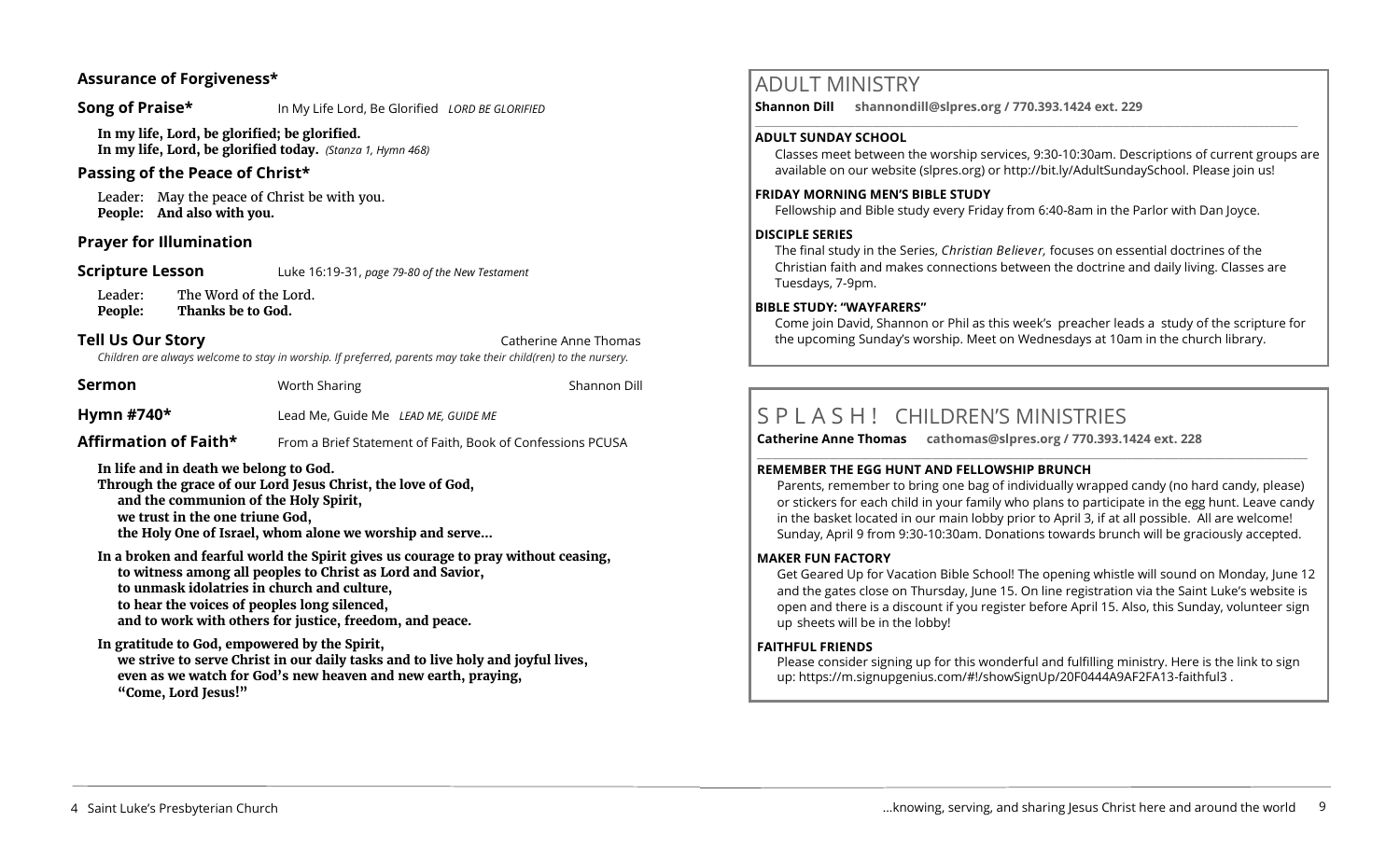# SAINT LUKE'S STEPHEN MINISTRIES

Due West UMC & Cobb Sr. Services invite you for: "A Day with Teepa Snow: Today's Voice for Dementia", Friday, March 31, 8:30am - 4pm, FLC

> Due West United Methodist Church 3956 Due West Road, Marietta, GA 30064

This is a Free event open to family caregivers and professional caregivers. Teepa Snow is a renowned *Positive Approach T*o *Care* educator and trainer.

# COLLEGE SCHOLARSHIP OPPORTUNITY

High school seniors, need a little financial help with your first year of college? You may qualify for the Saint Luke's College Scholarship! Pick up and complete an application-available in the lobby or they may be obtained from the church web site, www.slpres.org. Look under the Resources tab and scroll down to Forms. Deadline is May 7.

# **Prayers of the People**

**The Lord's Prayer** 

**Our Father who art in heaven, hallowed be thy name, thy kingdom come, thy will be done, on earth as it is in heaven. Give us this day our daily bread. and forgive us our debts, as we forgive our debtors. and lead us not into temptation, but deliver us from evil. For Thine is the kingdom, and the power and the glory, forever. Amen.**

### **Offering Invitation**

*Giving is a tangible sign of worship. If you give electronically, there is a blue, laminated, electronic giving card in the pew rack to place in the offering plate as it is passed.* 

**Offertory** Meditation *Gerald Near* 

**Song of Thanksgiving\*** We Give Thee But Thine Own *SCHUMANN* 

**We give thee but thine own, whate´er the gift may be. All that we have is thine alone, a trust, O Lord, from thee.** *(Stanza 1, Hymn 708)* 

# **Prayer of Dedication\***

# **The Lord's Supper**

*Communion will be served by intinction (dipping the bread into the cup). Everyone is invited to participate in the sacrament. Children who have discussed the sacrament with their parents and/or pastor are welcome. The cup holds grape juice, not wine, during this service. A server with gluten-free wafers will be standing directly in front of the communion table for those who prefer this option. If you would prefer to be served where you are sitting, please raise your hand.* 

## **Communion Music**

| Closing Hymn #716* | God, Whose Giving Knows No Ending BEACH SPRING |  |
|--------------------|------------------------------------------------|--|
|--------------------|------------------------------------------------|--|

# **Benediction\***

**Postlude\*** Chorale *Gerald Near*

*Worship Notes:* 

*Music: All rights reserved. Reprinted under OneLicense.net A-719333.*